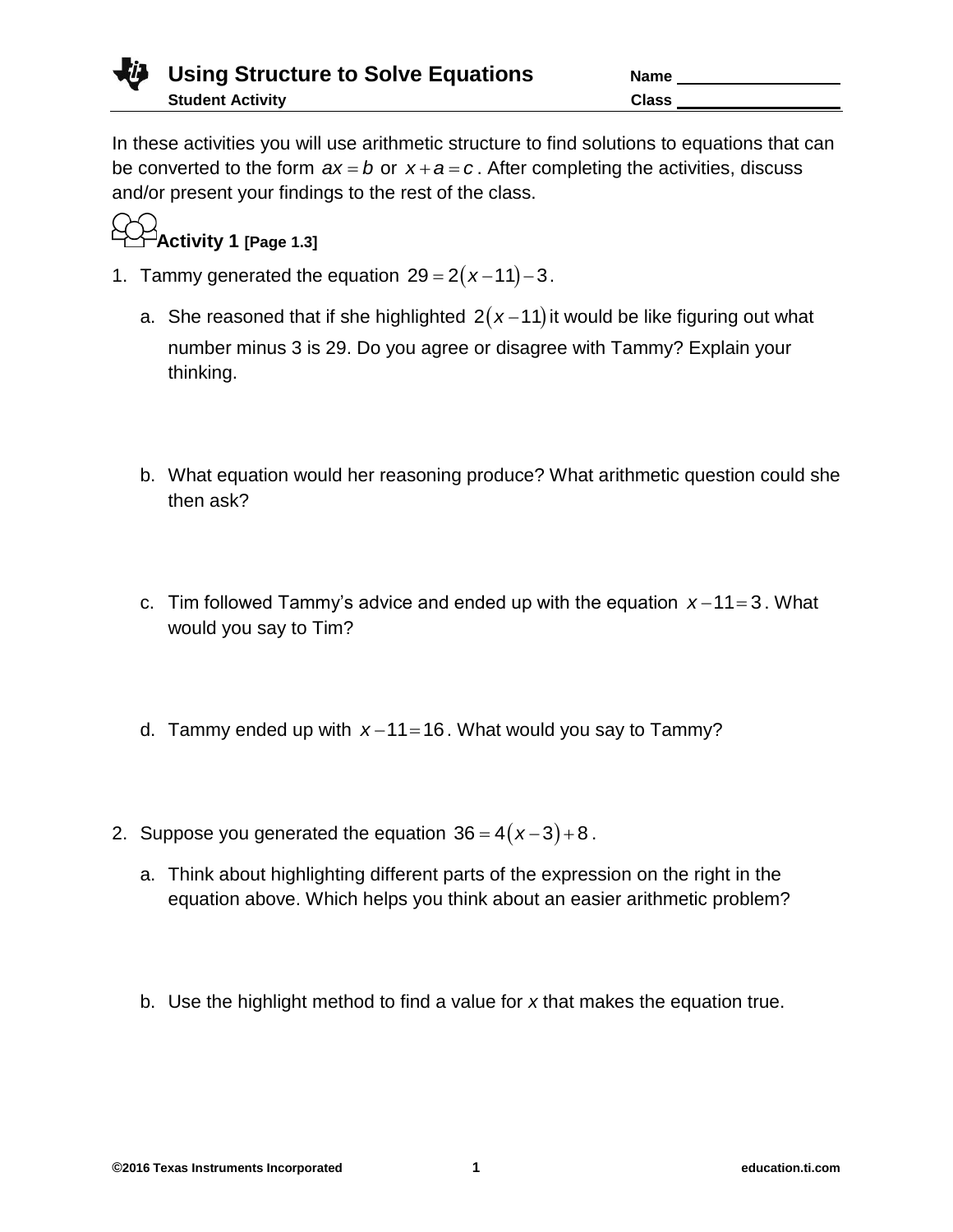3. Work with a partner. Use **New** or **menu> Equations> New** to generate four different equations of the form  $ax = b$ ;  $ax + b = c$ ;  $\frac{ax}{b} = c$ *b*  $= c$ ; or any of those forms with the

constant term on the left side of the equals sign. Find the value of *x* that makes the equation true for each equation. Write down the equations and how you found the value for *x*. Be ready to share your equations and solutions with the class.

- 4. Select **New** or **menu> Equations> New** (Depending on your teacher's instructions, you may want to choose equations of the same form as those in problem 3.)
	- a. Find a value for *x* that makes the equation true using the highlight method.
	- b. Write an explanation for someone who was absent from class explaining how you can use the file to find a value for *x* that makes your equation true. Share your explanation with a partner to see if they agree.



1. Generate a new equation. Write a story for your equation. Then exchange your story with a partner and solve each other's stories.